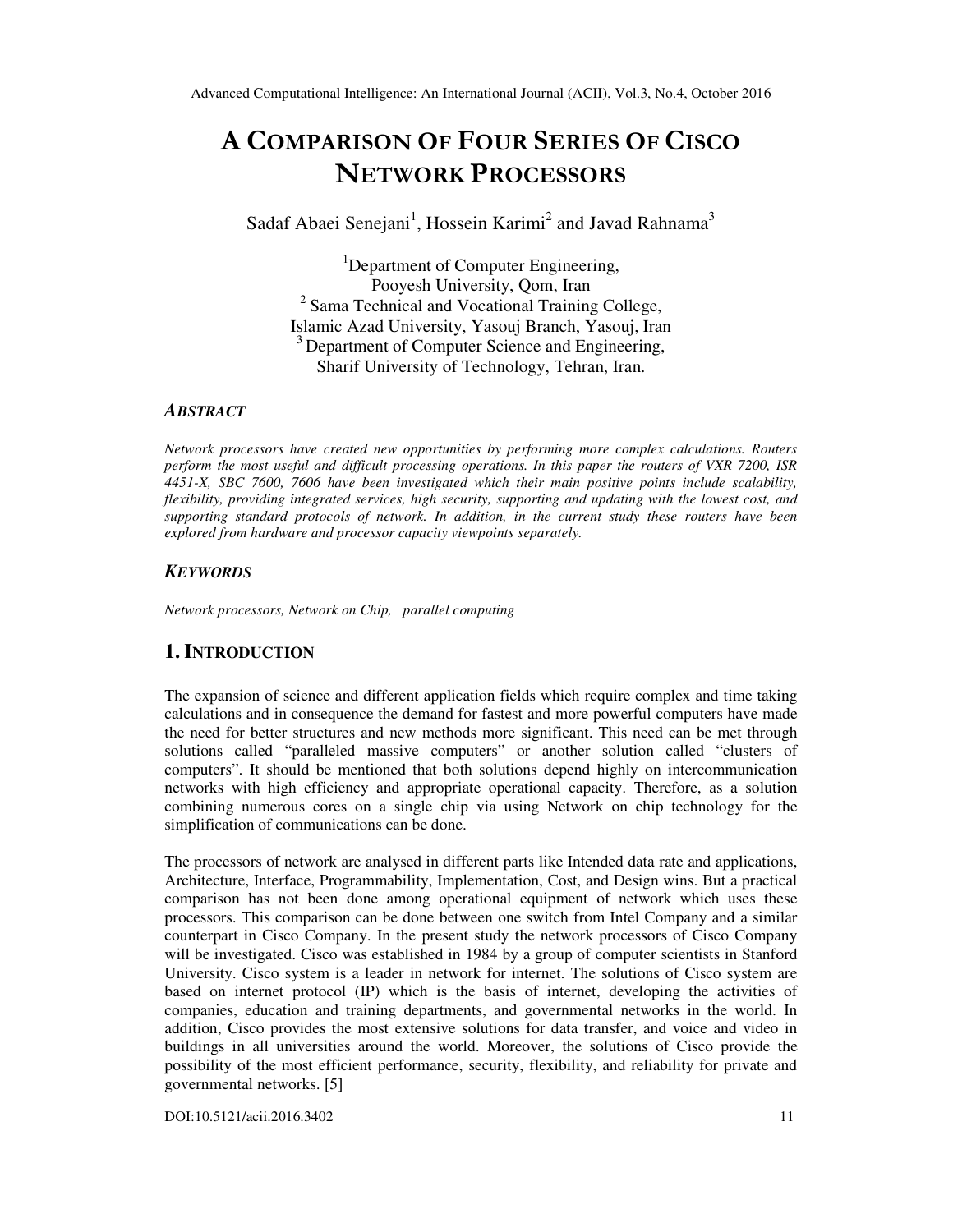Network processor has three different with the old microprocessors [11]:

- 1- Instruction set in many network processors is based on RISC instruction set.
- 2- Network Processor instruction set includes special instructions for manipulating bits, calculating the CRC, and search operations.
- 3- In network processor functions some hardware blocks special accelerate packet processing.

A network processor (that is harvested from its instruction set architecture), is equally important to know which level of the network is in the network processor (the same protocol stack); the levels that can be used in network processors are, are as follows [8]:

- Kernel level, which contains components for high-speed production and transmission of large amounts of data. The nodes are connected upward to kernel-level implementation of basic services such as routing, switching and access control.
- The edge of the network, which forms the core input and output. Core services are complex and are implemented in higher-speed interfaces, services at this point, including routing, switching, network flow, and access control features quality service.
- The access network, which covers all areas of internet delivery. The end user via campus networks, broadband connections and telephone lines becomes available. At this level, there are different protocols and technology together in a relatively low speed.

Network processors can be used both in speed and technique against different package management, which are called level and control level. Level data is performed simple tasks, and more rapid route packets over the network processor spend little time on network, although management procedures are complex. [6]

# **2- INVESTIGATION OF FOUR SERIES OF CISCO ROUTERS**

The engineers of Cisco work on making advanced products and critical technologies of network and internet like advanced router and switching, voice and image on IP, wireless optical networks, storing networks, security, band width, and content networks. Cisco not only is an inventor in technology and leadership of products, it is also regarded a creator regarding the way of doing businesses. Therefore, this company is a pioneer in using internet and network for supporting customer, selling products, training, recommendations, and financial issues management.

In the following the four series of cisco routers will be explored in separate sections and all the characteristics of each one will be investigated.

## **2.1. SBC CISCO7600 SERIES [7] [2]**

SBC Cisco7600 series or session border controller (SBC) has been provided based on constant performance of system and scalability of multimedia and also considering the pioneer market of the routers of SBC Cisco7600 series. Through combining SBC with layers 2 and 3 in SBC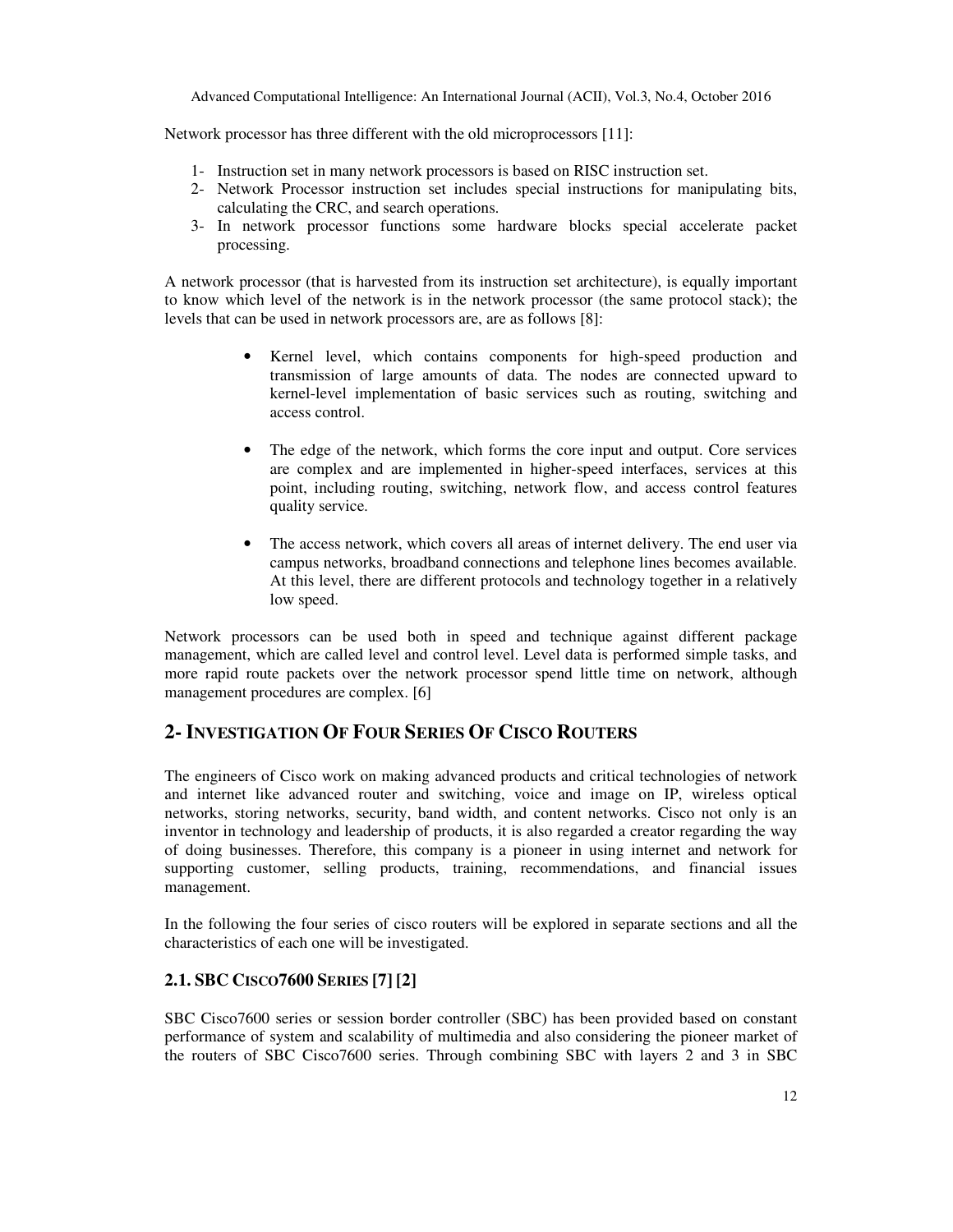Cisco7600 series, the need for covering networks and independent tools is met and the following features will be provided:

- Protocol and interaction media
- Routing session
- Hosing NAT and firewall survey
- Security and AAA
- Connecting and optimizing inside and between specific virtual network
- Transcoding media with external media server

SBCs do the task of controlling and managing real time of traffic among IP network borders, signalling, data, voice, and video traffic. As part of these functions, SBC is responsible for performing required mother IP connection functions for real time communications like accessing control, Firewall traversal, band with police, accounting, interaction signalling, legal travelling, and the quality of management services. Security solutions of Cisco consist of the quality of service and secure virtualizing capacities for facilitating the support of network operations including voice on IP (VoIP), imaging services, etc.

Voip works on phone system. Telephone network is concerned analog sound data (speech). Phone signal frequency range is almost from 0 to maximum 4 kHz. In many cases, for voice transmission,changing the analog signal into digital data help us to make lower cost network. To convert analog signals to digital phone, according to the Nyquist theorem, at least eight Khz frequency is required and also according to the standard of 8-bit samples per period, to transmit the digital broadband, the 64Kbps analog telephone line is needed. This broadband digital telephone transmission is ideally foundation. But the allocation of 64Kbps to transfer each audio channel requires costly, especially when it is desired network the size of Earth. With advances in technology, especially in the computer field, new solutions to reduce communication costs were raised that some of these solutions leads to lower bandwidth requirements on telephone transfer. On the VOIP also different standards for converting sound into digital data have been used that they need to 64Kbps to 8.3Kbps bandwidth.

Using connector in Cisco 7600 Integrated Switching, not only makes the designing of SBC scalable for VoIP sessions but also it is appropriate for supporting high band width of video sessions like telepresence. Moreover, it is suitable for Service provider to service provider and Service provider to application Service provider. SBC Cisco7600 has unified signalling position and distributed architecture. We draw a SBE Sisco 7600 plan in figure 1.

Supporting industry standard protocol and connector for VoIP and video like session initiation protocol (SIP) and H.323 are also put in it. In addition, SBC Cisco7600 make possible transmission support, convergence services of internet for advanced connector networks (TISPAN IT) which is in H.248 protocol based on performing the distribution of SBC signalling and media current.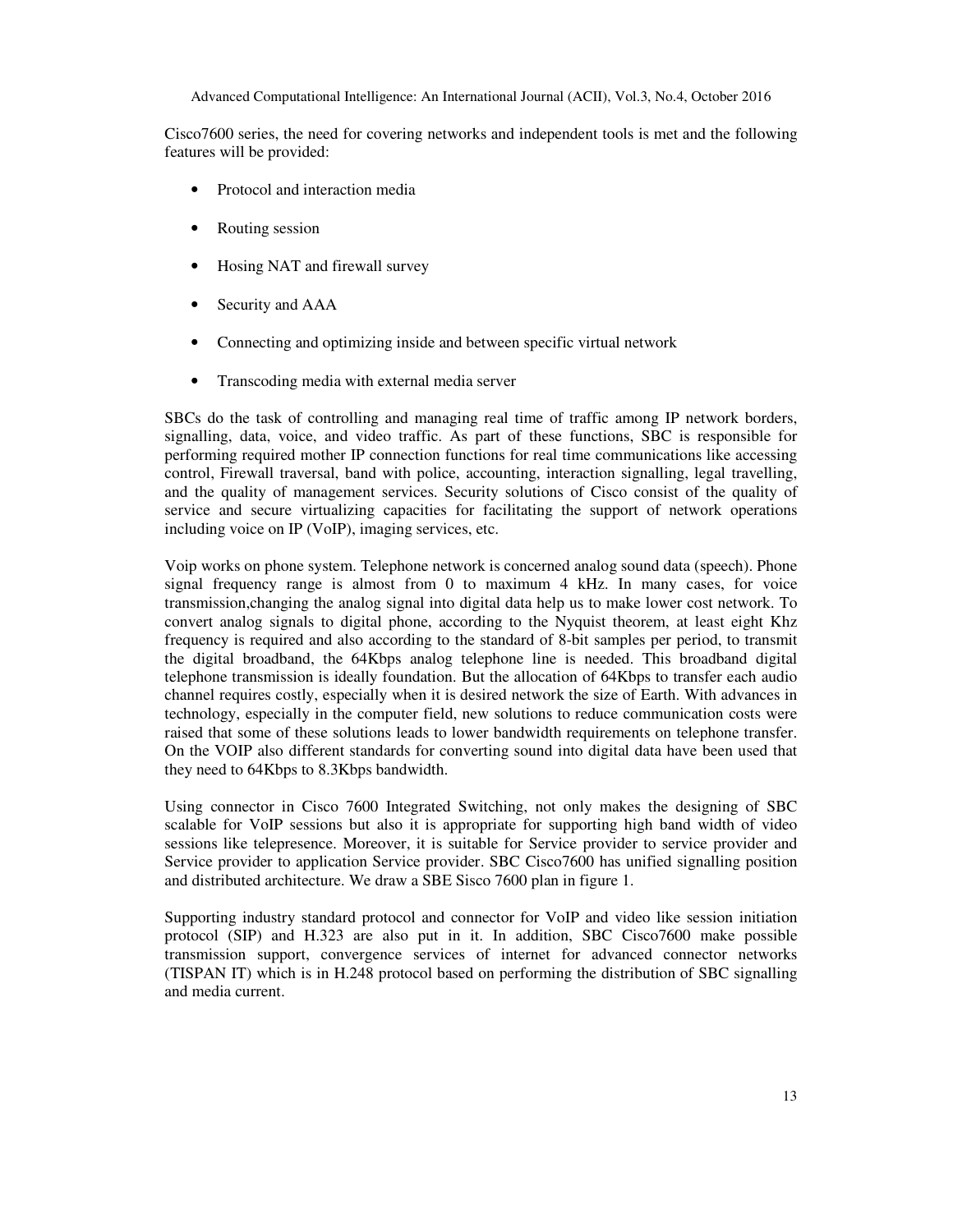

Figure 1. In this diagram adjacencies 1,2,3 have been associated with the respective DBE locatiopns. the first (double line) call comes in over adjancency 1 and is routed over adjacency 3. the second (single line) call comes over adjancency 2 and is routed over adjancency 3. the SBE pickes a DBE from the appropriate location to process the call media.

#### **2.2. VXR CISCO7200 SERIES [10] [1]**

VXR Cisco7200 series provides significant adaptability and is suitable for operational programs which need Gigabit Ethernet, OC3/STM-1 and connecting with exceptional services of IP. The speed of processing reaches one million packets by using three connectors of Gigabit Ethernet. It also has huge gradient of adaptor port options and incomparable amount of complicated IP service capacities. Cisco provides the last generation of integrated services of router like cisco series of 1800, 2800, and 3800 for applying complex services and operational programs even in the smallest offices from distance. Final success and positioning such complex operations depend on installing and running an efficient and scalable system in aggregation points of network. VXR Cisco7200 is suitable for confronting this challenge and providing clear and ideal programs. The main positive point of VXR Cisco7200 is its scalability and flexibility.

VXR Cisco7200 is normally used for WAN applications, voice on IP (VoIP), security, and different operational programs of IP and has been extended because of its noticeable routing. Scalability and cost effective supporting from the investment and maximum return of the investment are properties which enforce any organization to use VXR Cisco7200 series in the business for the enhancement and reinstall of cisco router.

Processor motor of VXR Cisco7200 provides operational power of one Mega packet per second. VXR Cisco7200 can support at least 6 completely modular adaptors. In addition, as the most powerful platform processing unit, VXR Cisco7200 has price-performance ratio and provides configurations with high density of 1 mpps processing in one point and cost effective price to the customers. Through using VPN router coded security of IP (IPsec) and scalability to 280 Megabit per second for headend can be provided. Security capacities in VXR Cisco7200 include supporting a stateful firewall (any firewall that performs stateful packet inspection (SPI) or stateful inspection), prevention from intrusion, access control lists (ACL), and IPsec. Low price of each input point port in VXR Cisco7200 makes it valuable and let customers to perform enhancement and reinstall of their equipment in a network with high acceptability level. Moreover, processor based on system architecture in these series of products helps to assure that new functions can be used fast and easily through updating simple software. The potentialities of using VXR Cisco7200 include: (as shown in figure 2)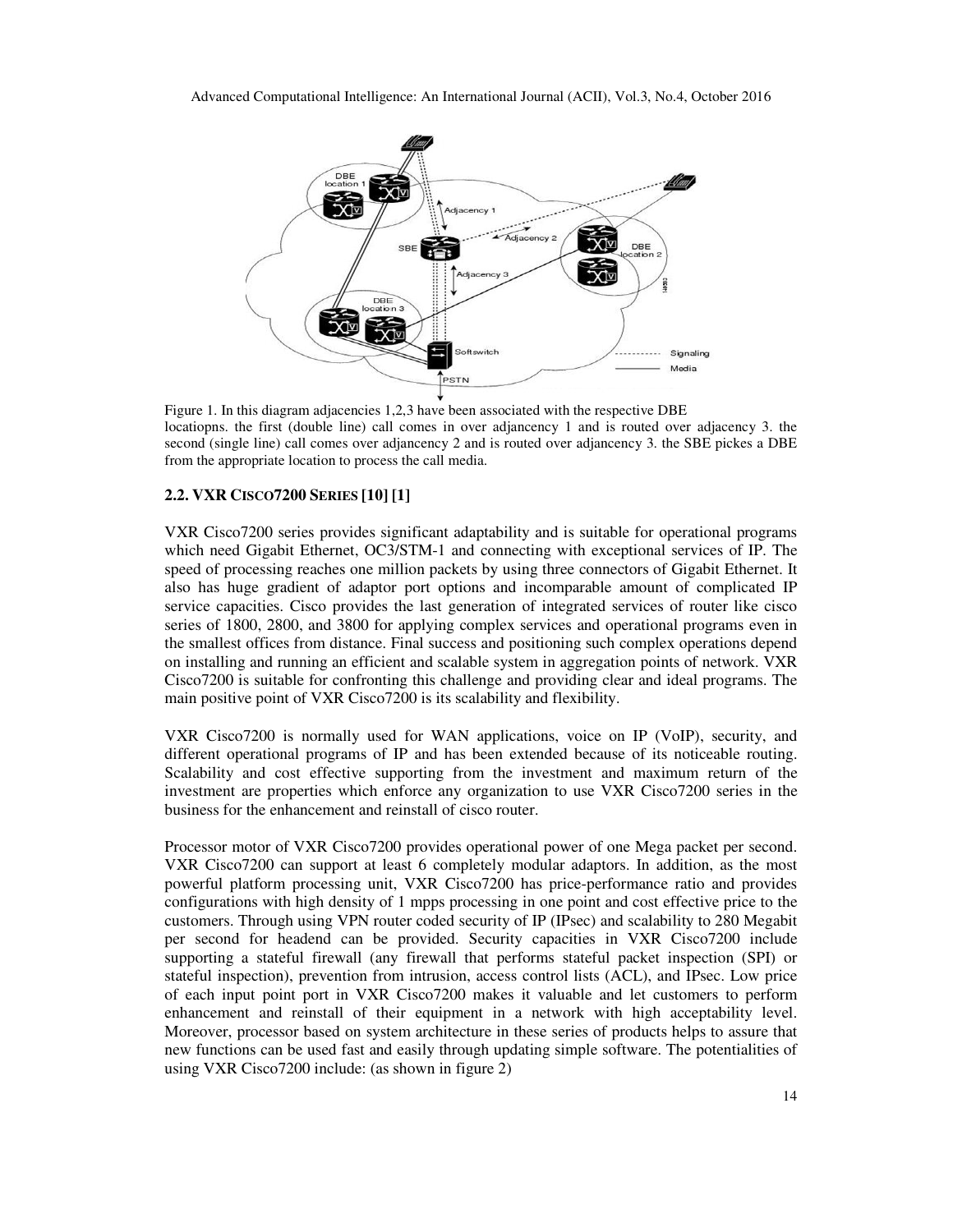- Multiprotocol routing of IPv4, IPv6, Internetwork Packet Exchange (IPX), DECnet, Systems Network Architecture (SNA), etc.
- Combining IBM SNA with IP of network
- Security-firewall of stateful. Intrusion Prevention System (IPS), hardware coding for IPSec, Network Address Translation (NAT) and confirming identities, options and accounting (AAA)
- Network Based Application Recognition (NBAR)
- Supporting data, voice, video and integration
- Quality of services (QOS)
- Reflecting the route
- Multiprotocol Label Switching (MPLS)- provider of functions, virtual private networks of (MPLS V PN MPLS, layer 2 and 3), QOS in MPLS, and traffic engineering of MPLS (MPLS-TE)
- **Multicast**
- Mutilpoint dynamic VPNs (DMV PNs)



Figure 2. VXR Cisco7200 series Architecture

#### **2.3. CISCO ISR 4451-X SERIES [4][3][9]**

Cisco ISR 4451-X series has an attempt to create a converged infrastructure for a virtual server, storage and network capacity instead of allocating a series of resources to an special function of services. In comparison to traditional and old routers and substructure switching, ISR cisco platform has achieved 40% reduction in operation costs. Cisco ISR 4451-Xseries is a converged substructure of a platform for creativity which provides global coordination of network, computation and storing for unprecedented and powerful performance as ALL-IN-ONE with extraordinary low total costs of ownership (TCO). Cisco ISR 4451-X series consists of the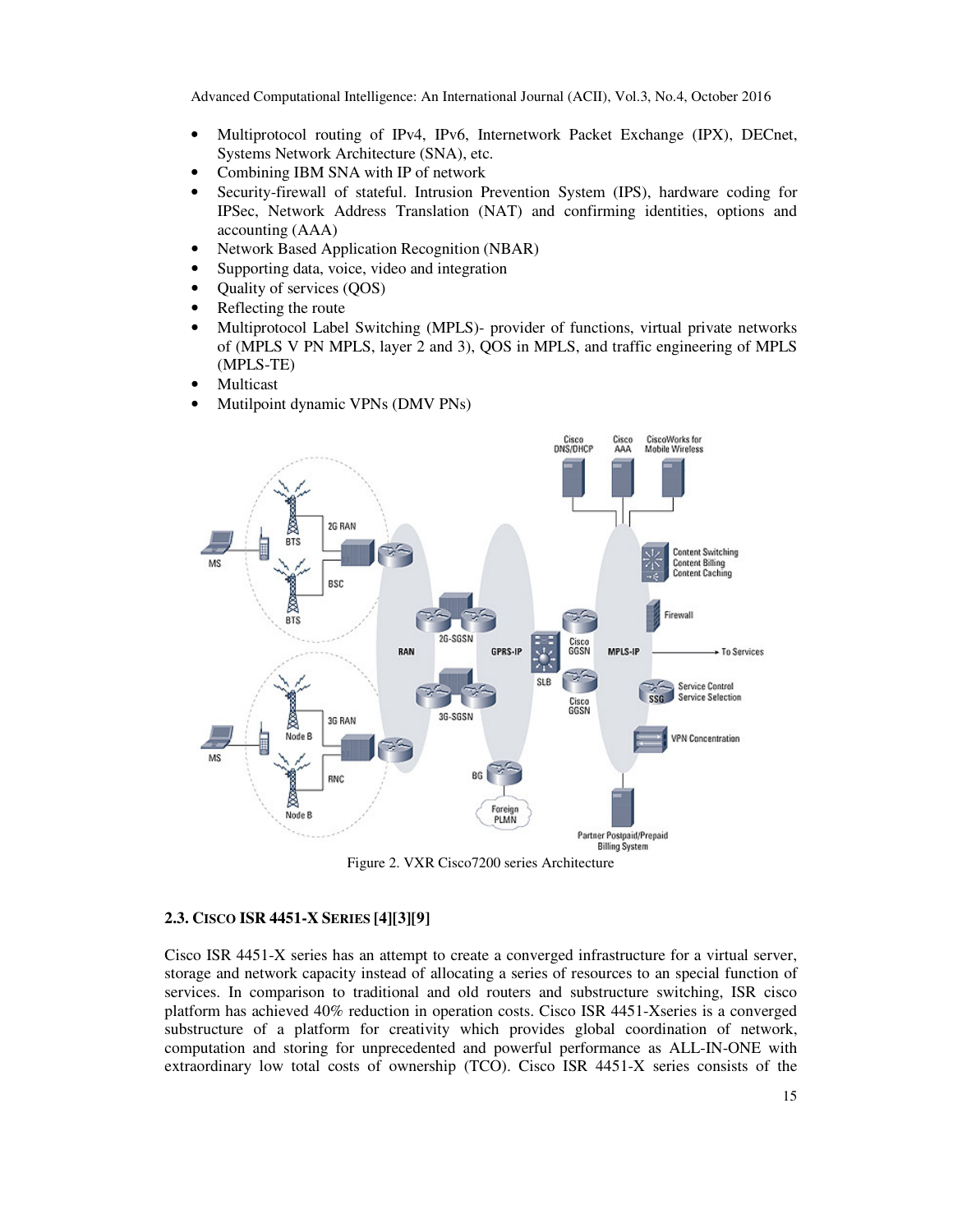solution of integrated services routers (ISR), unified computational system of cisco (UCS cisco) and switch 24 module of cisco port. These components together have 2 gigabit calculation power, 6 cores processors, 16 gigabit RAM memory and 2 Tribute local storing capacity. They can also support switching more powerful than Ethernet (+PoE) to achieve advanced industry goals in cisco. Development process of ISR routers from 50 Mbps to 2 Gbps has been shown in figure 3.



Figure 3. ISR routers development

This platform has provided noticeable advance in router global architecture with highest commercial and security dimensions. This model of platform has included the growth and progressing needs of customers and makes scalability possible in future. In addition, in the future integrated framework of rapid virtual services is put in cisco for more creativity. The solution of converged cisco 4451-X is the biggest advance in routing, security, wireless, and calculations in all-in-one box which can gives complete services like the following:

- Advanced routing
- Integrated switching with +PoE
- Secure VPN
- View and control application (optional)
- Controlling the route of WAN (optional)
- Optimizing WAN (optional)
- Control wireless networks (WLAN) (optional)
- computing the extension of environment through supporting multi hypervisor

Cisco 4451-X provides ideal virtual integrated environment for performing network services in router without any extra hardware. When extra calculation power is needed, cisco UCS E-series adds modular servers to the system. This architecture creates the best method for providing application programs for giving services to users.

## **2.4. CISCO 7606 SERIES [12]**

Cisco 7606 is a router with high performance in an operating system of 6 memories in the edge of network. In this cisco multiprotocol switching label has been designed for considering the needs of companies and service providers. These service providers enable the Ethernet carrier to establish substructures of advanced networks through supporting extensive gradient of IP video and media player (voice, video, and data) of system programs in both local service markets and businesses. Through a powerful combination of speed and service in a compact agent, Cisco 7606 is a significant option for various application programs. In the present point of organizational edge and city network edge (POP), Cisco 7606 series are new standard sets as part of progressing industry of cisco router. Cisco 7606 with transfer rate of 240 gigabit per second distribution and total capacitance of 480 gigabit per second provides high performance and reliability for the processor and feeding resource. Cisco 7606 is flexible and ideal for dealing with application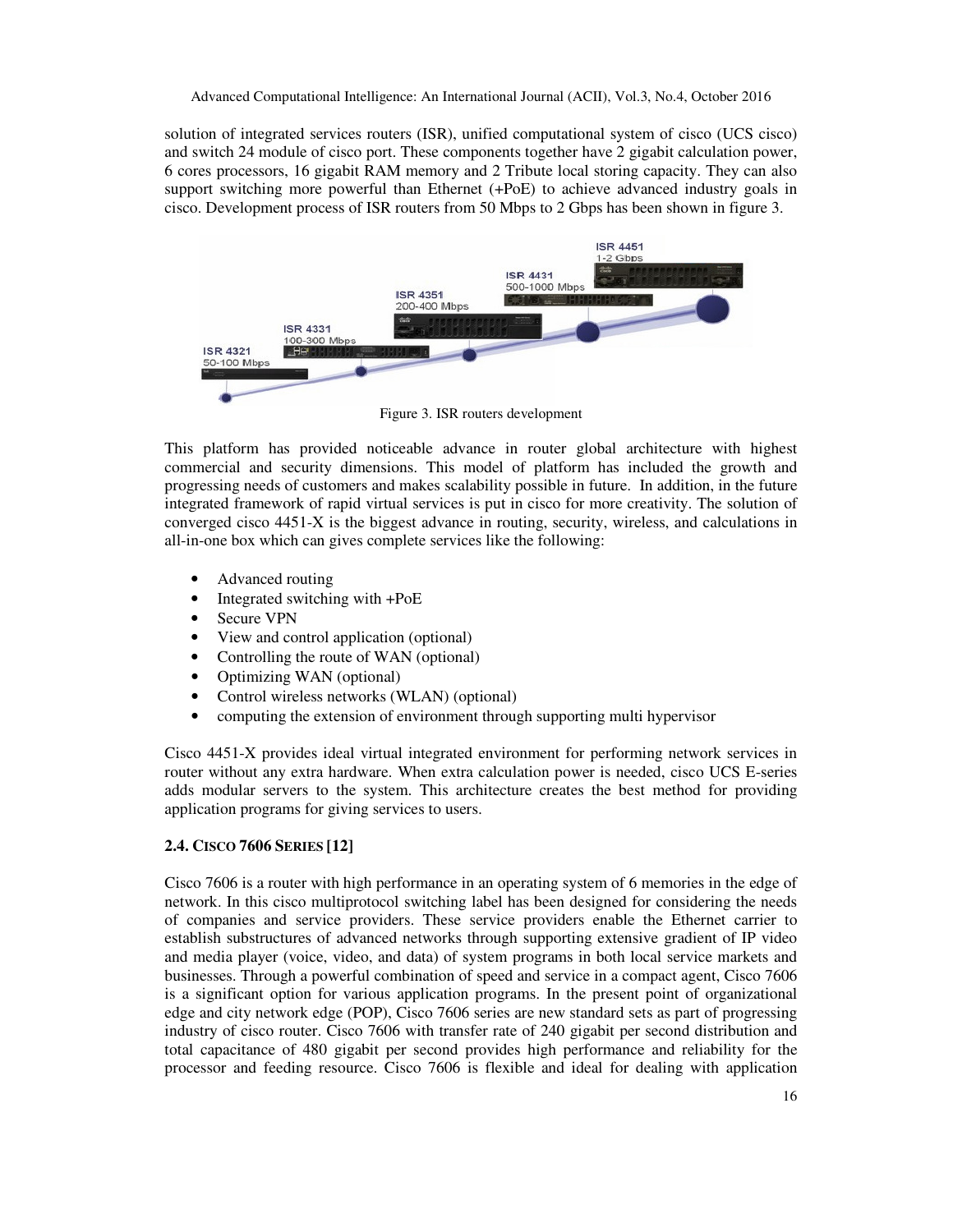programs with high efficiency. Cisco 7606 has high option capacity for supporting various application programs. In table 1 a comparison of mentioned series in this paper has been summarized.

| feature                | <b>VXR7200</b>                                              | <b>SBC7600</b>                                       | <b>ISR 445-X</b>                                               | 7606                                                                         |
|------------------------|-------------------------------------------------------------|------------------------------------------------------|----------------------------------------------------------------|------------------------------------------------------------------------------|
| Supporting             | effective<br>Cost                                           | Active                                               | Yes                                                            | Yes                                                                          |
| services               | supporting                                                  |                                                      |                                                                |                                                                              |
| scalability            | Yes                                                         | Yes                                                  | Yes                                                            | Yes                                                                          |
| flexibility            | Yes                                                         | Yes                                                  | Yes                                                            | Yes                                                                          |
| business               | <b>Yes</b>                                                  | <b>Yes</b>                                           | Yes                                                            | Yes                                                                          |
| security               | Supporting stateful,<br>prevention                          | <b>Supporting IPsec</b><br>and security              | Recognizing<br>identity, providing<br><b>MACsec</b>            | Module-IP<br>(IPsec),<br>analysis and<br>identifying<br>system of<br>network |
| Supporting<br>protocol | IPV4,IPV6                                                   | initiation session<br>protocol and<br>H.323, H.248   |                                                                |                                                                              |
| <b>VPN</b>             | <b>Using VPN</b><br>$(+VAM2)$                               | Via layer 3 of<br>network                            | Secure VPN                                                     |                                                                              |
| Processing<br>power    | Operational power<br>of 1 Mpps                              | Using control<br>module                              | 6 cores processors,<br>16 gigabyte<br>memory                   | Total power of<br>480 gigabit per<br>second                                  |
| Processing<br>speed    | One million packet<br>in three ports of<br>Ethernet gigabit | 10 gigabit in each<br>slot of processing<br>capacity | Switch module of<br>24 port, up to 2<br>gigabit<br>performance | Transfer rate<br>up to 24<br>gigabit per<br>second                           |
| Integrated<br>services | The last generation                                         | Yes                                                  | Rapid integration<br>services                                  | Yes                                                                          |
| QOS                    | Yes                                                         | Yes                                                  | Yes                                                            |                                                                              |
| Routing                | Multiprotocol<br>routings                                   | Routing based on<br>the least cost                   | advanced                                                       | The capacity<br>of routing,<br>protection of<br>processor                    |

Table 1: a comparison of cisco series (VXR 7200, SBC7600, ISR 445-X, 7606)

## **3. FUTURE WORKS**

In the future expansion of the Internet of Things, CPU usage also will be greater. Fast connections with the lowest latency and the highest rate of packet sending is the perfect condition for each network. Given that in 2020, Moore's Law will come to the end, so it will be very difficult to make changes to the chip later on. Although methods such as Super pipeline and super scalar and like that, partly improve the quality of processors in that time. However, due to finishing increase of processor speed, alternative is use of network processors which has more cost than a fast processor. Use of distributed network processors can lead to new ways of fast connections. Also discovering new routing network algorithms can lead to processing with high speed in the future.